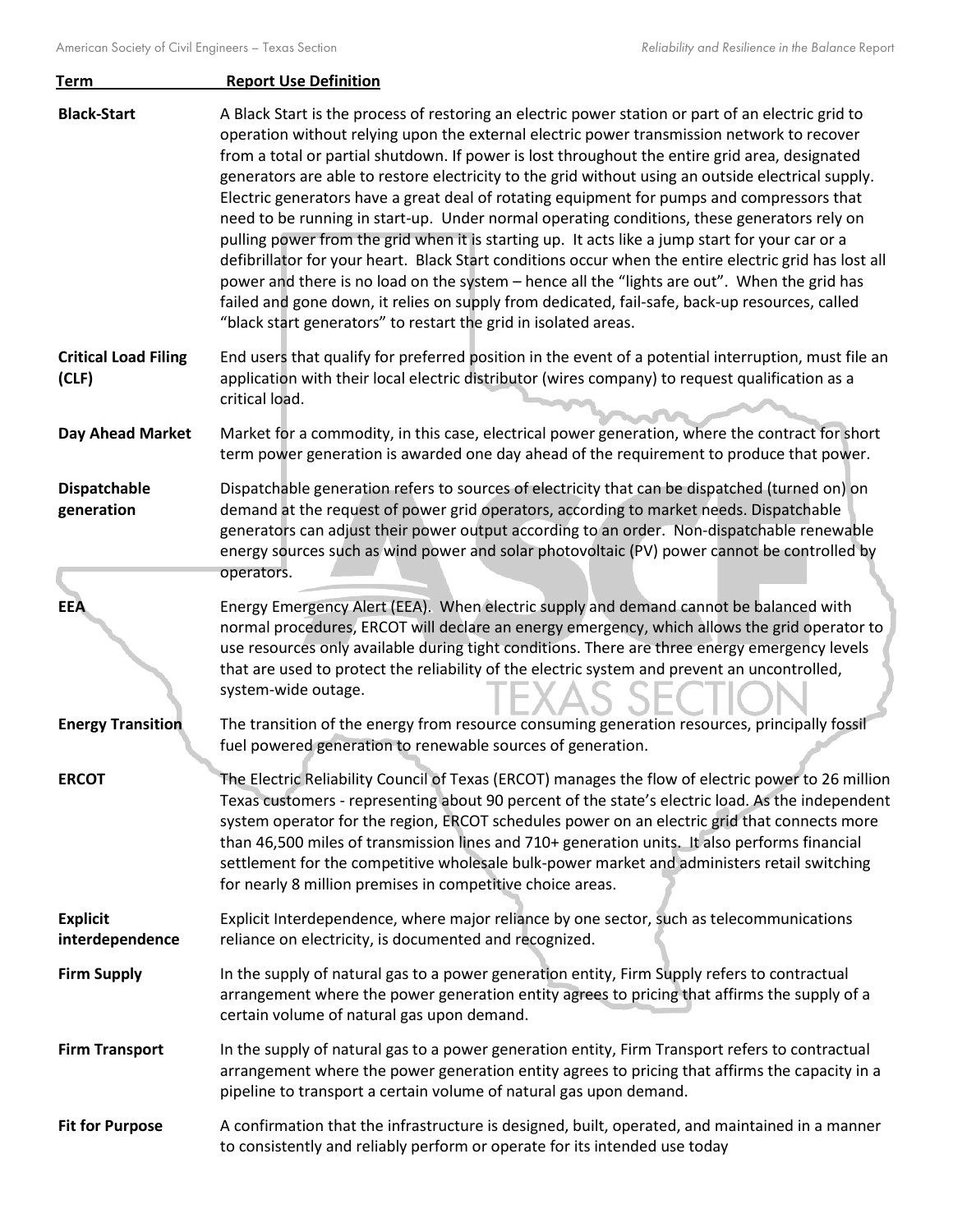| <b>Forced Outage Rate</b><br>(FOR) | Forced Outage Rate (FOR or FOAR) of a power station unit is the probability that the unit will not<br>be available for service when required. It is defined as the number of hours a unit is on forced<br>outage over the total number of hours in a year. It is also sometimes described as unplanned<br>outages and is a key metric for measuring the reliability of a plant.                                                                                                                                                                                                                                                                                                                                                                                                                                                                                                                                                                 |
|------------------------------------|-------------------------------------------------------------------------------------------------------------------------------------------------------------------------------------------------------------------------------------------------------------------------------------------------------------------------------------------------------------------------------------------------------------------------------------------------------------------------------------------------------------------------------------------------------------------------------------------------------------------------------------------------------------------------------------------------------------------------------------------------------------------------------------------------------------------------------------------------------------------------------------------------------------------------------------------------|
| <b>Freeze-Off</b>                  | Natural gas wellhead freeze-off happens when outside temperatures drop below 40 degrees in<br>producing fields, with initial obstruction caused by forming of hydrates contained in the fluid<br>stream. If the wellhead and control valves are not insulated or heat traced, produced water and<br>heavy hydrocarbons in the gas can freeze and block the flow of oil and gas through the system.                                                                                                                                                                                                                                                                                                                                                                                                                                                                                                                                              |
| Interdependence                    | Interdependence is when sector of infrastructure is dependent upon another infrastructure<br>sector's performance. It can be 1 way, like the water system depending upon electricity, or it<br>can be 2-way like the electricity industry relying on natural gas fuel supply from the gas industry,<br>while the natural gas industry relies on reliable electric service form the electricity industry.<br>Increasing interdependence increases the fragility of the network system and in the case of<br>winter storms Uri and Viola led to a cascading series of failures, like dominoes, across<br>infrastructure sectors. Growing interdependency between infrastructure sectors is making the<br>system less reliable.                                                                                                                                                                                                                    |
| Interdependence<br>creep           | This occurs where individual decisions about integrating with another sector might not rise to a<br>level of concern but when this one-o integration is repeated hundreds or thousands of times the<br>result creates a systemic issue.                                                                                                                                                                                                                                                                                                                                                                                                                                                                                                                                                                                                                                                                                                         |
|                                    | Interdependence risk This is composed of the level of activity in the Sector plus the reliance between the sectors,<br>offset by the level of reliance mitigation (back-up power, alternate fuel, etc.)                                                                                                                                                                                                                                                                                                                                                                                                                                                                                                                                                                                                                                                                                                                                         |
| Intermittent                       | Intermittent = occurring at irregular intervals; not continuous or steady. In relation to<br>generation it references to renewable generation capacity that is reliant on variable supplies of<br>input that are not controlled to produce electricity (solar and wind generation). This is also<br>referred to as non-dispatchable generation.                                                                                                                                                                                                                                                                                                                                                                                                                                                                                                                                                                                                 |
| <b>ISO and RTO</b>                 | Independent System Operators (ISO) grew out of Orders Nos. 888/889 where the Commission<br>suggested the concept of an Independent System Operator as one way for existing tight power<br>pools to satisfy the requirement of providing non-discriminatory access to transmission.<br>Subsequently, in Order No. 2000, the Commission encouraged the voluntary formation of<br>Regional Transmission Organizations (RTO) to administer the transmission grid on a regional<br>basis throughout North America (including Canada).                                                                                                                                                                                                                                                                                                                                                                                                                |
| <b>LDC</b>                         | Local distribution Company. This can be a natural gas or electricity provider that connects<br>directly to the end user and delivers the physical service to the end user                                                                                                                                                                                                                                                                                                                                                                                                                                                                                                                                                                                                                                                                                                                                                                       |
| <b>Mitigate</b>                    | Perform deliberate actions that reduce the likelihood of severe or harmful events.                                                                                                                                                                                                                                                                                                                                                                                                                                                                                                                                                                                                                                                                                                                                                                                                                                                              |
| <b>NERC</b>                        | The North American Electric Reliability Corporation (NERC) is a not-for-profit international<br>regulatory authority whose mission is to assure the effective and efficient reduction of risks to<br>the reliability and security of the grid. NERC develops and enforces Reliability Standards;<br>annually assesses seasonal and long-term reliability; monitors the bulk power system through<br>system awareness; and educates, trains, and certifies industry personnel. NERC's area of<br>responsibility spans the continental United States, Canada, and the northern portion of Baja<br>California, Mexico. NERC is the Electric Reliability Organization (ERO) for North America, subject<br>to oversight by the Federal Energy Regulatory Commission (FERC) and governmental authorities<br>in Canada. NERC's jurisdiction includes users, owners, and operators of the bulk power system,<br>which serves nearly 400 million people. |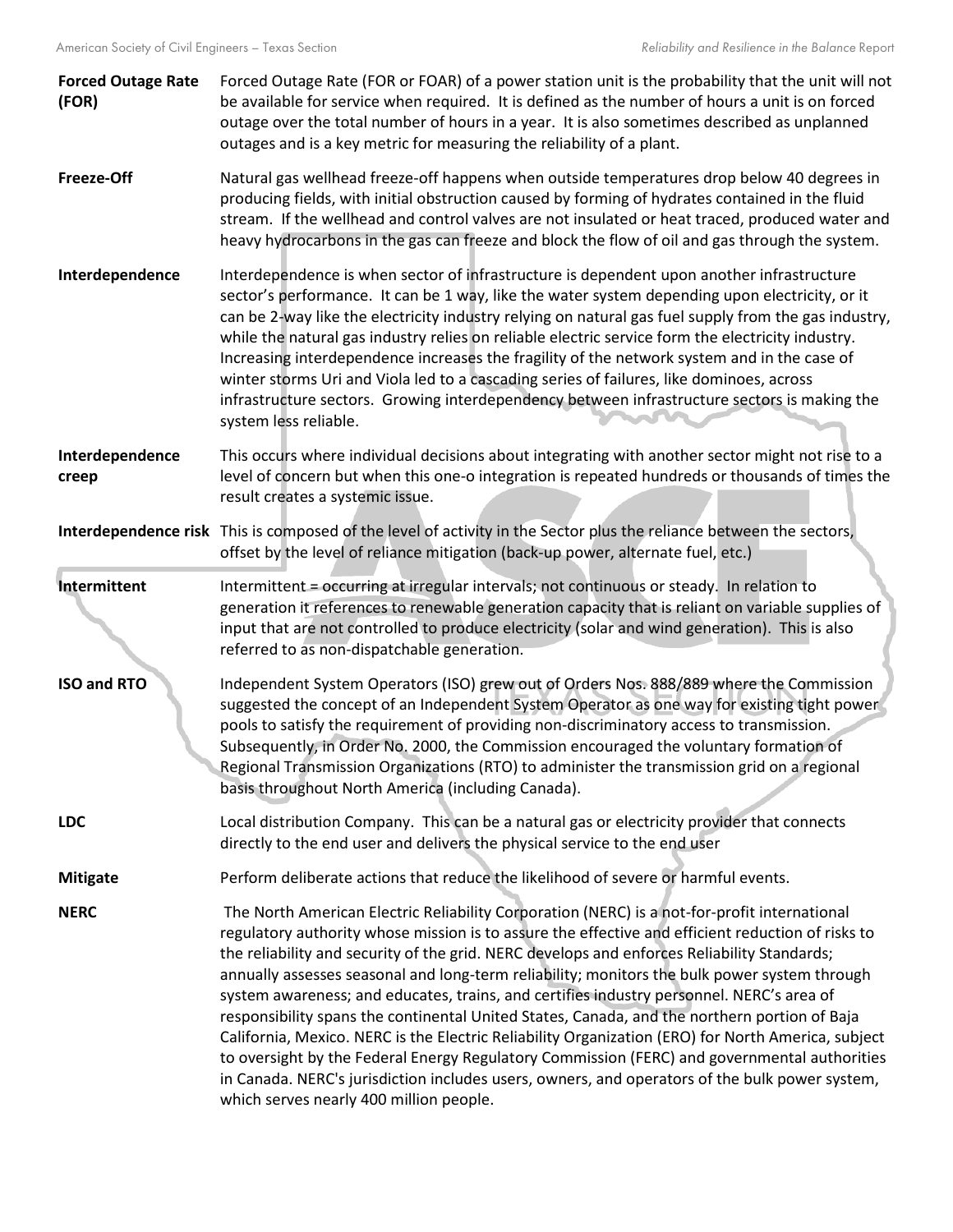| Non-Dispatchable<br>Generation | Power generated by wind or sunshine (wind turbine generators or solar photovoltaic cells),<br>which is dependent on the availability of those sources. The availability of Non-Dispatchable<br>generated power is not controlled by operators.                       |
|--------------------------------|----------------------------------------------------------------------------------------------------------------------------------------------------------------------------------------------------------------------------------------------------------------------|
| <b>OTC</b>                     | Over The Counter refers to the process of how commodities are traded via a broker dealer<br>network as opposed to on a centralized exchange.                                                                                                                         |
| <b>PJM</b>                     | PJM Interconnection is a regional transmission organization (RTO) that coordinates the<br>movement of wholesale electricity                                                                                                                                          |
| Reliability                    | Having access to a service (electricity) that you need when you need it. Reliability is electricity is<br>considered as being binary, like a switch, it either works or it doesn't work.                                                                             |
| <b>Resilience</b>              | Measure of the robustness of a process or system to absorb shocks and either continue to<br>operate or, if it fails, how quickly it recovers and restores services or returns to full operating<br>capacity.                                                         |
| <b>Revenue sufficiency</b>     | The sufficiency and predictability of ongoing investments to support operations and<br>maintenance and reliability upgrades.                                                                                                                                         |
| <b>Run to Failure</b>          | When capital assets are not proactively and adequately maintained (see also revenue<br>sufficiency) they will continue to operate until that lack of maintenance leads to an interruption<br>of ability to operate at normal operating capacities.                   |
| <b>SCADA</b>                   | Supervisory Control and Data Acquisition - the systems that manage (monitor and control) and<br>operate infrastructure and networks.                                                                                                                                 |
| <b>TMax</b>                    | The number of days when temperature is below 32F for an entire 24-hour period.                                                                                                                                                                                       |
| <b>TMin</b>                    | The number of days on either side of a TMax period when minimum temperatures for at least 1<br>hour during the 24-hour period was below 32F.                                                                                                                         |
| <b>Winter Storm Uri</b>        | Winter Storm Uri was a major coast-to-coast storm that spread snowfall and damaging ice from<br>the Northwest into the South, Midwest, and Northeast Feb. 12-16, 2021. The storm was<br>followed by the coldest temperatures in decades in the south-central states. |
| <b>Winter Storm Viola</b>      | Immediately followed Winter Storm Uri, taking a similar track, and producing more snow, ice<br>and rain in the Northwest, South, Midwest and East US, Feb 15-21, 2021.                                                                                               |
| <b>Report Acronyms</b>         |                                                                                                                                                                                                                                                                      |

## **Report Acronyms**

| <b>ARRA</b>        | American Recovery and Reinvestment Act                      |
|--------------------|-------------------------------------------------------------|
| <b>ASCE</b>        | American Society of Civil Engineers                         |
| <b>CLF</b>         | <b>Critical Load Filing</b>                                 |
| <b>EEA</b>         | <b>Energy Emergency Alert</b>                               |
| <b>ERCOT</b>       | Electric Reliabiliuty council of Texas                      |
| <b>FERC</b>        | <b>Federal Energy Regulatory Commission</b>                 |
| <b>FOR or FOAR</b> | <b>Forced Outage Rate</b>                                   |
| <b>IRC</b>         | Infrastructure Report Card                                  |
| <b>ISO</b>         | <b>Independent System Operators</b>                         |
| <b>LDC</b>         | <b>Local Distribution Company</b>                           |
| <b>LNG</b>         | liquefied natural gas                                       |
| <b>NERC</b>        | North American Electric Reliability Corporation             |
| <b>OTC</b>         | Over The Counter - See Glossary for report usage definition |